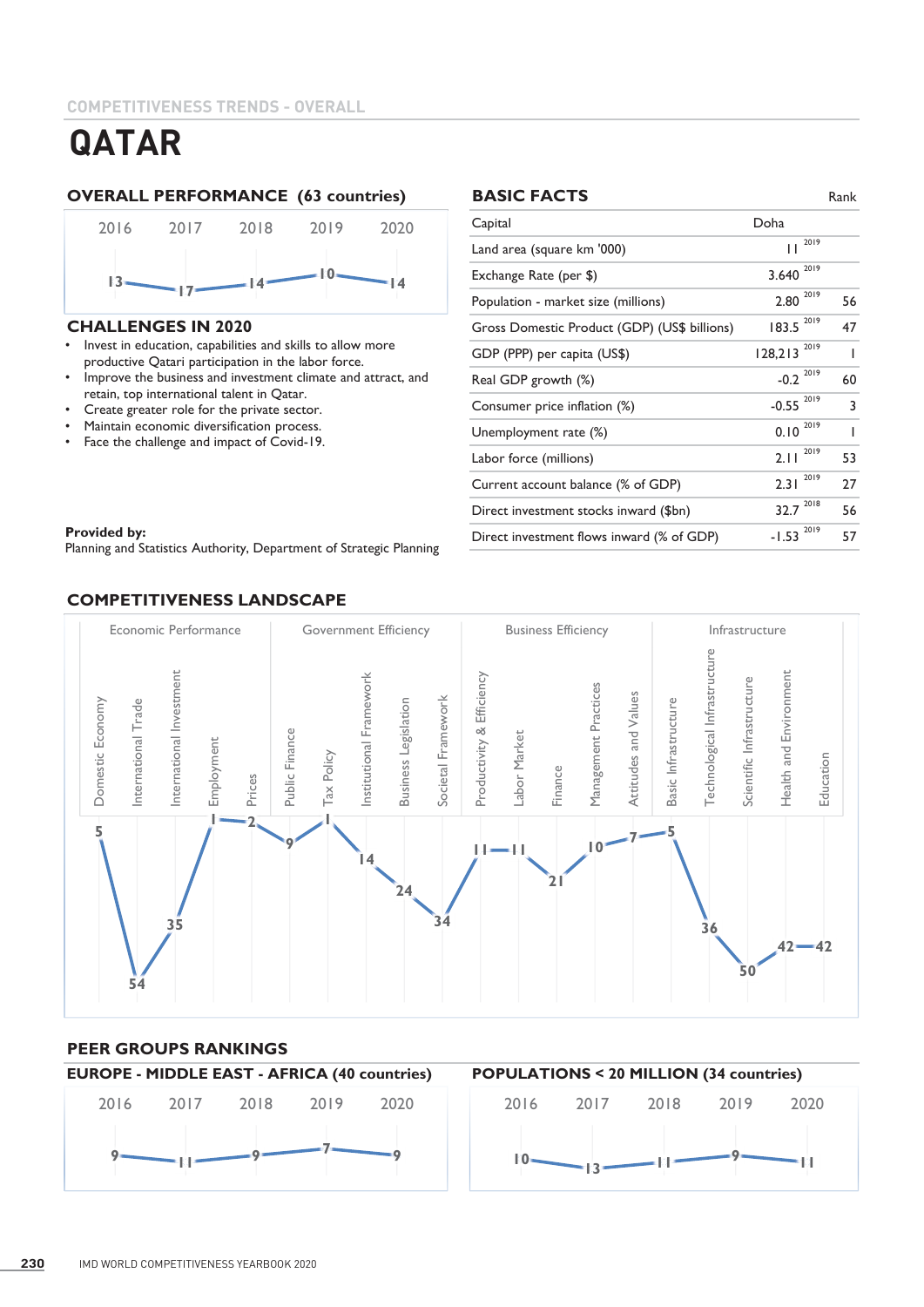# **COMPETITIVENESS EVOLUTION**

The criteria below highlight the 15 biggest Improvements and the 15 biggest Declines in the overall performance of the economy. They are determined by the largest percentage changes in the value of each criterion from one yearbook to the next.

|                                                   | <b>WCY</b> | <b>WCY</b> |                                                    | <b>WCY</b> | <b>WCY</b> |
|---------------------------------------------------|------------|------------|----------------------------------------------------|------------|------------|
| <b>IMPROVEMENTS</b>                               | 2019       | 2020       | <b>DECLINES</b>                                    | 2019       | 2020       |
| 2.4.12 New business density                       | 1.7        | 6.3        | 1.4.04 Employment - long-term growth               | $-0.29$    | $-6.19$    |
| 2.3.08 Exchange rate stability                    | 0.019      | 0.004      | 3.2.14 Labor force long-term growth                | $-0.37$    | $-6.24$    |
| 4.3.18 Number of patents in force                 | 4.8        | 7.6        | 1.1.15 Real GDP growth per capita                  | 0.15       | $-1.52$    |
| 4.4.23 Environment-related technologies           | 0.02       | 0.03       | 1.1.14 Real GDP growth                             | 1.4        | $-0.2$     |
| 2.3.07 Foreign currency reserves per capita       | 10,998     | 14,186     | 4.2.16 High-tech exports (%)                       | 2.20       | 0.00       |
| 4.3.16 Patent applications per capita             | 4.88       | 6.05       | 1.1.18 Gross fixed capital formation - real growth | 12.17      | 0.36       |
| 4.5.04 Total public exp. on education per student | 14,351     | 17,323     | 1.2.02 Current account balance                     | 8.67       | 2.31       |
| 3.3.01 Banking sector assets                      | 119.78     | 136.72     | 2.1.02 Government budget surplus/deficit (%)       | 2.16       | 0.94       |
| 2.3.12 Bureaucracy                                | 5.42       | 6.11       | 4.1.20 Electricity costs for industrial clients    | 0.030      | 0.040      |
| 3.2.21 Brain drain                                | 6.05       | 6.66       | 4.3.05 Business expenditure on R&D (%)             | 0.09       | 0.06       |
| 4.1.07 Population - growth                        | 1.28       | 1.41       | 2.2.01 Collected total tax revenues                | 2.30       | 2.99       |
| 2.3.02 Cost of capital                            | 6.40       | 6.98       | 1.2.25 Tourism receipts                            | 3.58       | 2.91       |
| 2.4.10 Competition legislation                    | 6.65       | 7.25       | 1.2.08 Exports of goods (\$bn)                     | 86.47      | 72.64      |
| 2.3.10 Adaptability of government policy          | 6.97       | 7.55       | 2.1.04 Total general government debt (%)           | 48.46      | 55.62      |
| 4.3.22 Knowledge transfer                         | 6.73       | 7.29       | 2.4.15 Start-up procedures                         | 7.5        | 8.5        |

### **KEY ATTRACTIVENESS INDICATORS**

From a list of 15 indicators, respondents of the Executive Opinion Survey were asked to select 5 that they perceived as the key attractiveness factors of their economy. The chart shows the percentage of responses per indicator from the highest number of responses to the lowest.

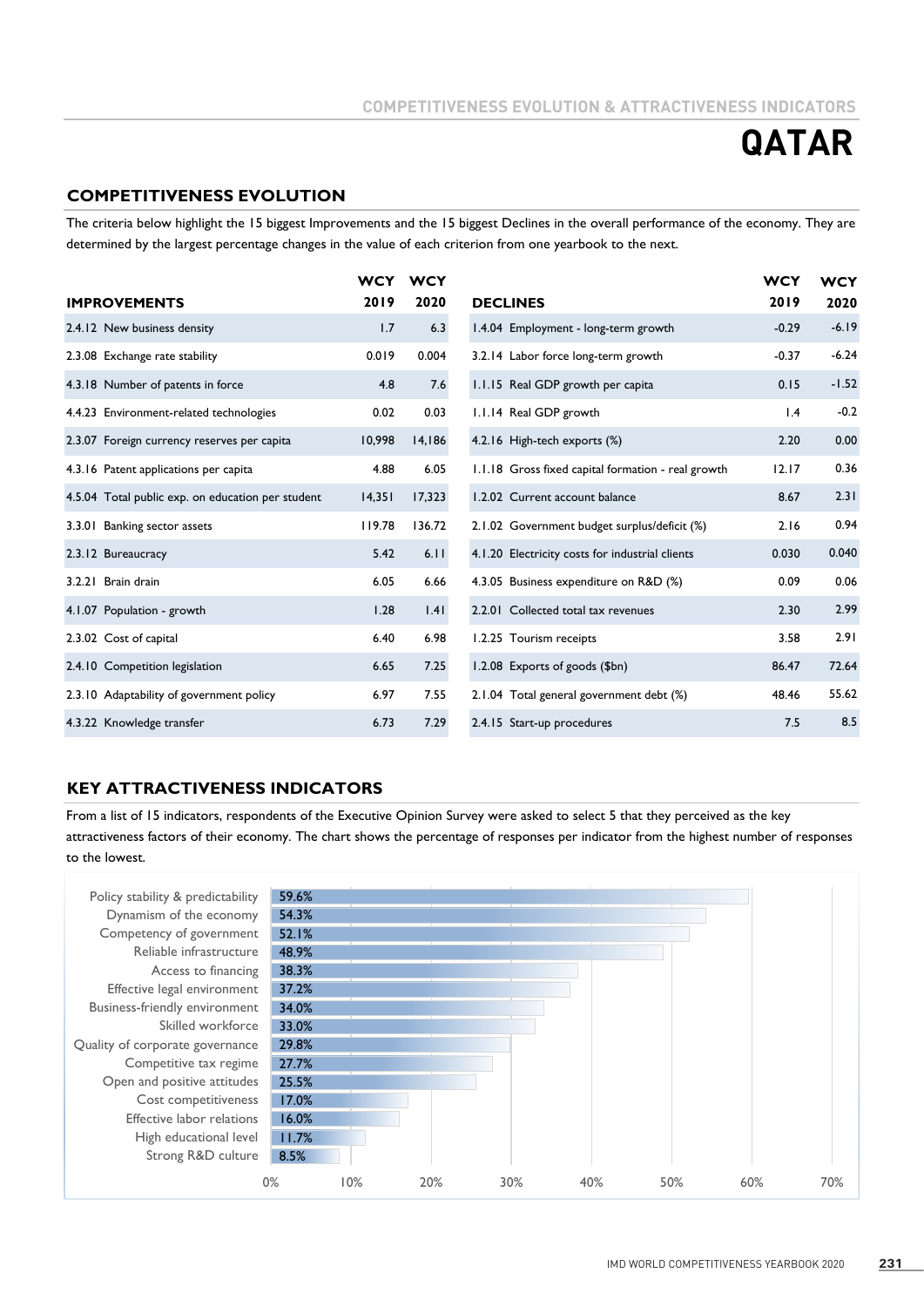# **ECONOMIC PERFORMANCE**



| <b>Sub-Factor Rankings:</b> | 2019 2020 |    |
|-----------------------------|-----------|----|
| Domestic Economy            | 3         |    |
| International Trade         | 34        | 54 |
| International Investment    | 37        | 35 |
| Employment                  |           |    |
| Prices                      |           |    |

# **GOVERNMENT EFFICIENCY**



| <b>Sub-Factor Rankings:</b> | 2019 2020 |    |
|-----------------------------|-----------|----|
| <b>Public Finance</b>       | 9         |    |
| <b>Tax Policy</b>           |           |    |
| Institutional Framework     |           | 14 |
| <b>Business Legislation</b> | フフ        | 24 |
| Societal Framework          |           | 34 |

### **BUSINESS EFFICIENCY**



| <b>Sub-Factor Rankings:</b>          | 2019 2020 |                 |
|--------------------------------------|-----------|-----------------|
| <b>Productivity &amp; Efficiency</b> | 12        | $\mathbf{L}$    |
| Labor Market                         | 5         | п               |
| Finance                              | 29        | 21              |
| <b>Management Practices</b>          |           | $\overline{10}$ |
| <b>Attitudes and Values</b>          | 6         |                 |

#### **INFRASTRUCTURE**



| <b>Sub-Factor Rankings:</b>  |    | 2019 2020 |
|------------------------------|----|-----------|
| <b>Basic Infrastructure</b>  | 4  |           |
| Technological Infrastructure | 46 | 36        |
| Scientific Infrastructure    | 51 | 50        |
| Health and Environment       | 46 | 42        |
| Education                    | 43 | 47        |